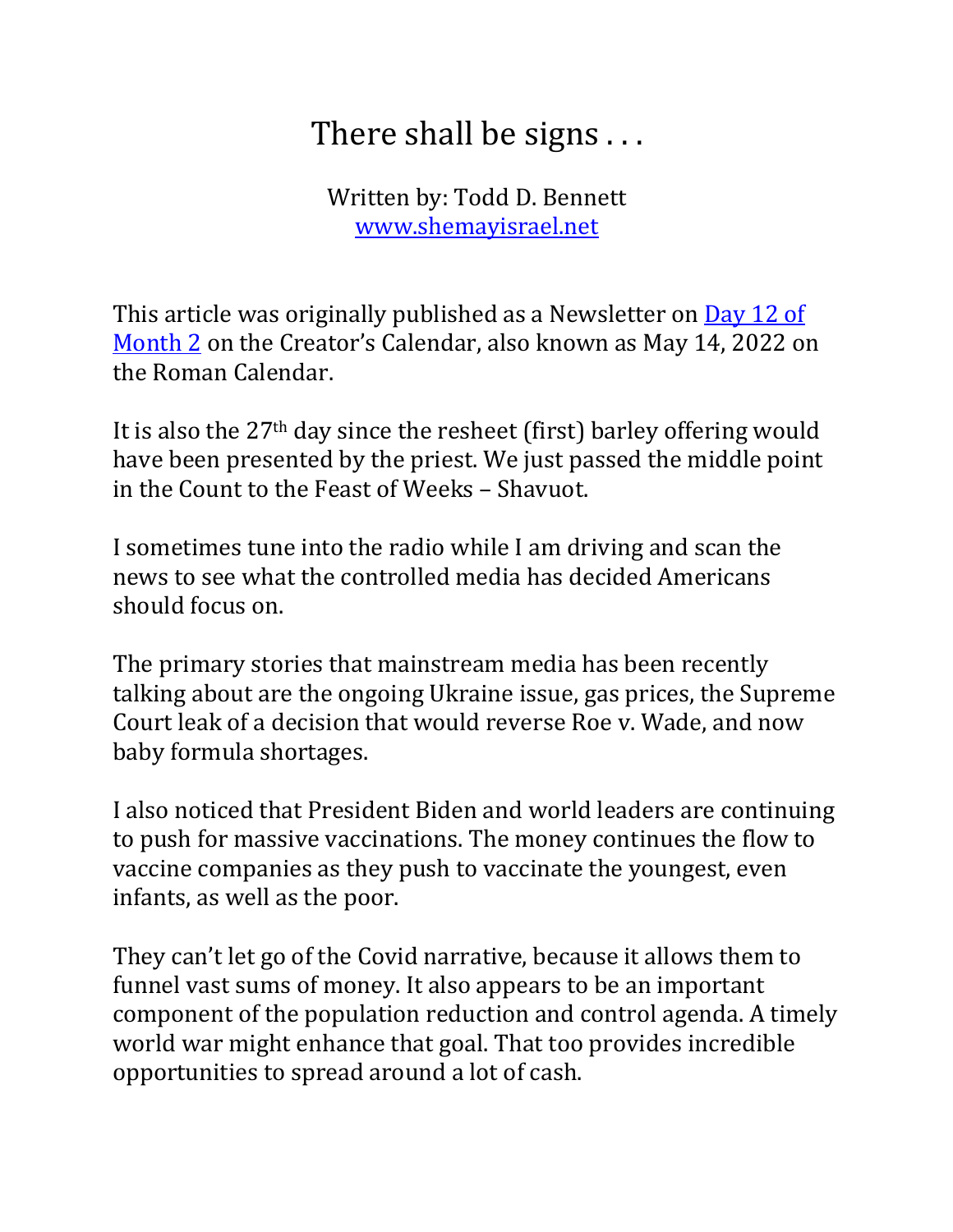Other stories that the mainstream media is not focused on as much include the devastating health consequences of the vaccines, the looming diesel shortages, the continuing supply chain breakdown, the serious drought that is hitting America, and the impending food shortages and famine.

These all fit the agenda of those advocating for a Great Reset and the implementation of a New World Order. If you haven't seen it, check out my short video on *The Georgia Guidestones* that I produced at the very beginning of the pandemic.

None of these issues are good news, and they all point to difficult days ahead.

Last week, I talked about the fact that we are in the midst of the harvest, and the fact that this was a specific and intense time when people would traditionally work hard to store up food for the upcoming year.

This was not something out of the ordinary. It wasn't panic buying or hoarding. It was simply a part of their regular routine. It was normal to prepare for a full year.

They would then bring their first-fruits (bikkurim) after the wheat harvest to honor Elohim, Who provided them with their bounty that is, if they were walking in obedience.

If they were not, they would be in drought and famine, and their bikkurim would reflect that.

As they gathered at the House of Elohim, their condition would be obvious, and a good High Priest would either lead the people in celebration, or repentance, depending upon the circumstances.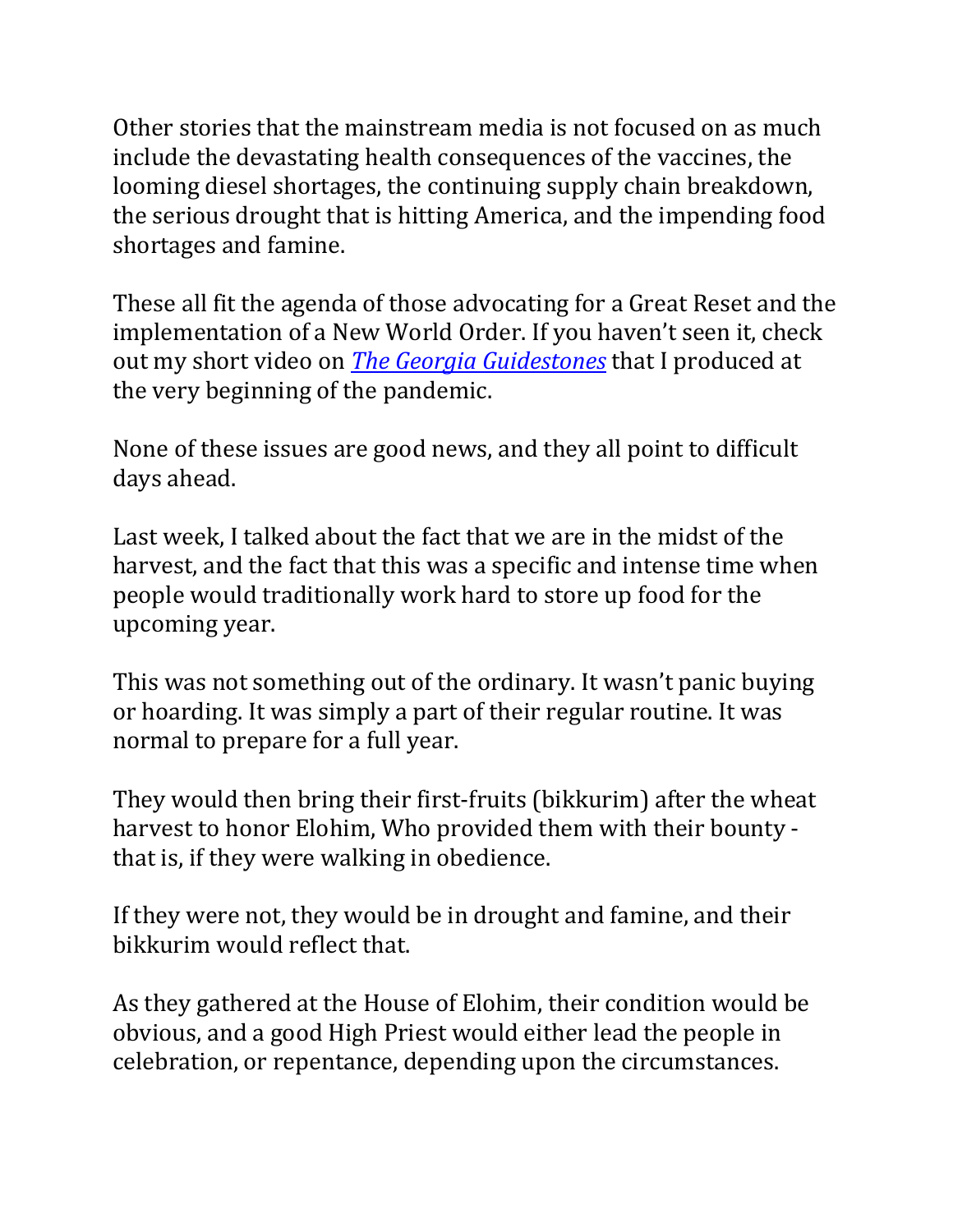Today, while America has a variety of people offering political guidance, they are all missing the mark on what America really needs to be considered great in the eyes of YHWH.

First and foremost, they must be His people. They must seek Him and His ways, and follow His instructions. They must also humble themselves.

"If My people who are called by My Name will humble themselves, and *pray and seek My Face, and turn from their wicked ways, then I will hear from heaven, and will forgive their sin and heal their land."* 2 Chronicles 7:14

That's the formula for success, and it's not happening. In fact, many people in American leadership are promoting agendas that will surely lead to the destruction of the country.

The obsession with abortion is one of the greatest issues that I see, and if the leaked opinion of the Supreme Court stands, it may be a litmus test for the people, and the individual states in America.

The decision would essentially leave it for states to decide how to handle abortion. It is, after all, a state issue since the Constitution says nothing about abortion.

Many abortion advocates are outraged, because they know that some states will outlaw the killing of babies.

Imagine that! They want desperately for women to have the choice whether or not to kill her child. Most of the time, it is simply a matter of convenience. For some, it's more convenient to kill a child than it is to raise a child. What an incredibly sad commentary on these people's hearts. Pure wickedness.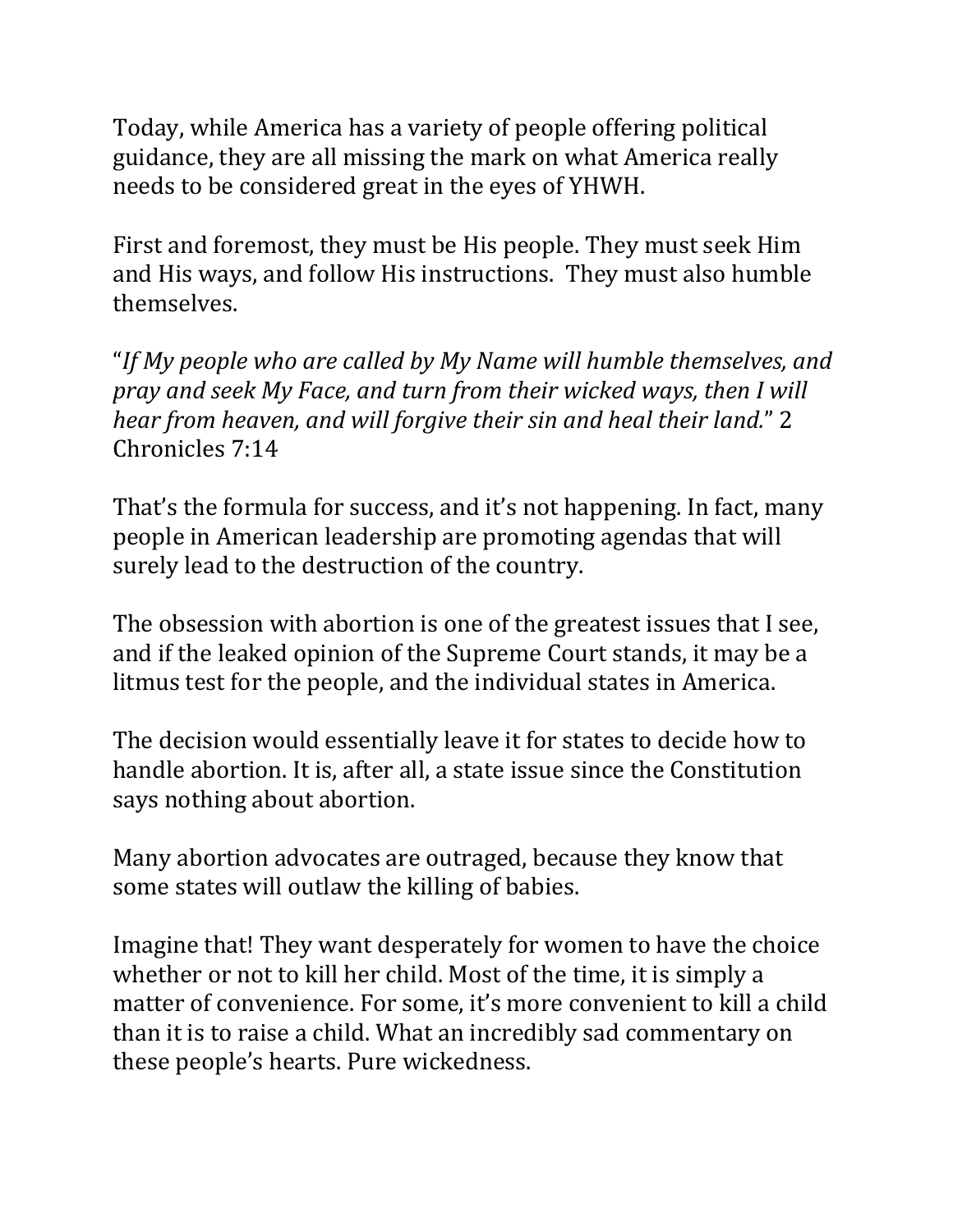A woman's right to choose (right to kill) has been classified as a healthcare issue. Incredibly, the argument is woefully deficient. How is it a right for a woman to choose what she does with "her own body" when it is the body of the infant child that is actually being destroyed?

The logic us incredibly flawed, and downright evil. It fails to acknowledge that the child inside of the womb is a miracle provided by YHWH through the union of a man and a woman.

Of course, the transgender mania spreading across the planet is attempting to cloud the order established by YHWH from the beginning of creation.

Now people feel that they can ignore, and even change, their sexual identity based upon how they feel. They then want to impose their delusional, and often "fluid" condition, upon society by compelling others to refer to them using their "preferred pronouns."

These people likely suffer from hormone imbalances, mental health issues, or influence by parents or teachers. Ultimately, it is a spiritual issue at the core. Nevertheless, society is embracing this movement with open arms – thrusting it into the forefront of mainstream society.

Why not fracture and separate society even more?

Sadly, it is a continuation of what we have been witnessing for decades. Divide and conquer is the best way to defeat an enemy. Let your enemy do the work for you by simply disintegrating and collapsing in on itself. You can then simply walk in and pick through the rubble.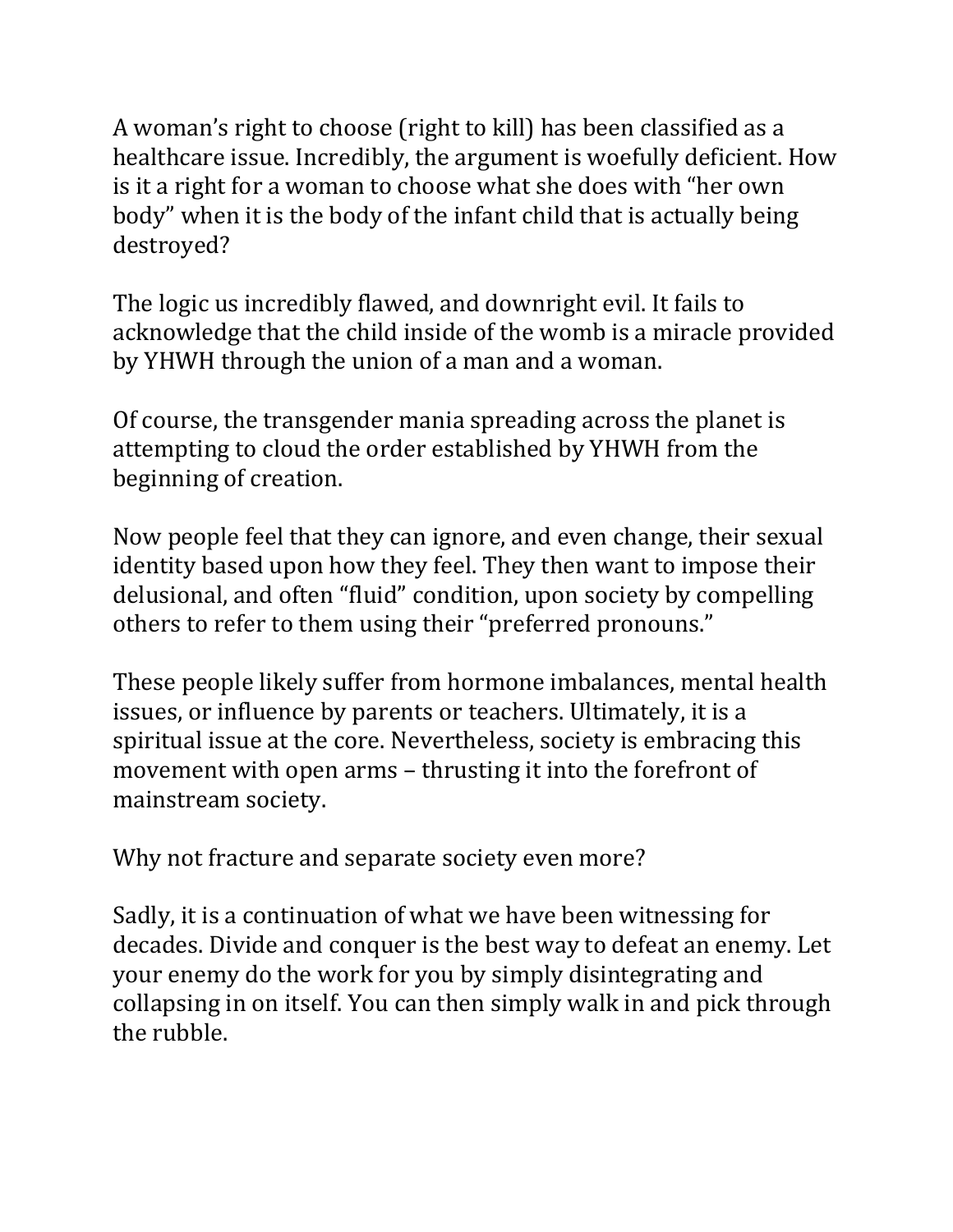America was so focused on nuclear war with the Soviet Union, that they missed the war on culture that was taking place right in front of them. What they saw as a natural evolution of society was really a well-planned and coordinated attack on the moral underpinning of society. It was a culture war that America, and much of western society has lost.

The United States are currently anything but united, as people cling to their personal devices that monitor and track their every move.

While many attempt to veil and transform their identity through the use of avatars in social media and in the Metaverse, it is reflective of the confusion and separation occurring in the real world.

I marvel at the number of people who hide behind false images to represent them online. People have been conditioned to redesign and rename themselves into their own image. Some now want to carry that into their physical existence.

I can go on and on with the trouble this country faces, but the simple fact is that this country is in terrible shape. It is rotting from the inside out because it has no soul (nefesh) - at least not one that is pleasing to YHWH.

As this country decays from the inside, there are forces from the outside attempting to destroy it as well. This has been going on for decades, and the religion of this country has offered no solution.

Christianity was a lawless religion created by Rome, and incorporated loads of pagan traditions from its inception. It then began to divide and fracture into countless denominations until we now see many churches displaying the LGBTQ flag.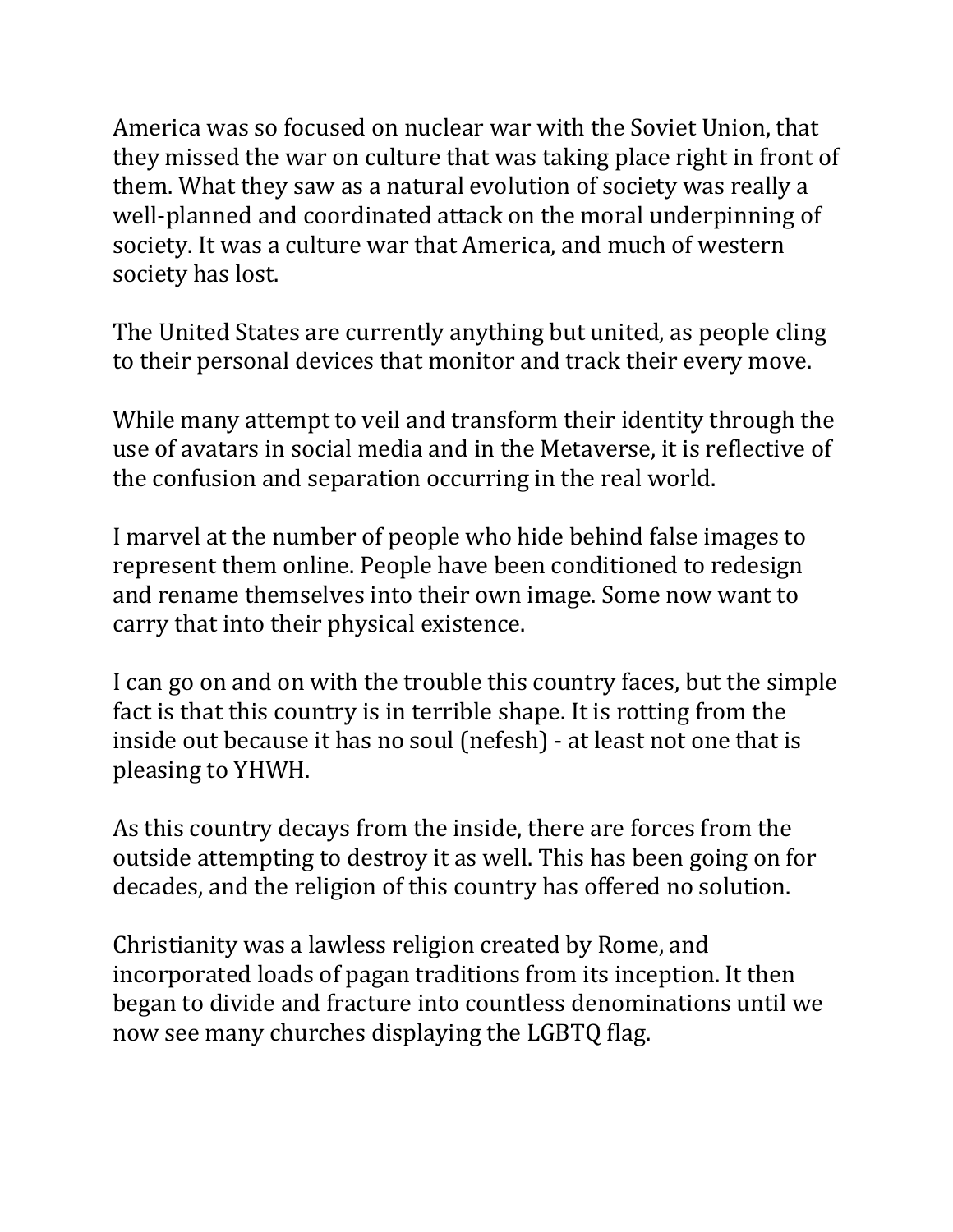That is why the voice from heaven cries out "*Come out of her My people, lest you share in her sins and you receive in her plagues."* Revelation 18:4

This warning applies to all of Babylon, including her religion. It is a mistake to continue to identify with a corrupted religious system, when you are supposed to identify with YHWH.

You are only classified as "My people" when you are in Covenant with Him. If you are in Covenant with Him, then you obey His instructions and display His sign – the Sabbath.

YHWH often assists humble and repentant people, but He allows the destruction of a people who turn their back on Him.

America is not only ignoring YHWH. America has rejected Him and much of society is giving Him a big middle finger. I just noticed this week that they have an emoji for that.

Well, He has an emoji of His own, and it can be viewed in the heavens. It may be that He has a timely response for America, through His signs in the heavens.

If you haven't had a chance to watch my video *Signs in the Heavens*, I suggest that you take a look.

We are actually in the midst of a series of solar eclipses over the United States that present a stunning message and warning for this country. 

During the course of seven years, from 2017 to 2024, the track of these eclipses create an Aleph Taw over the United States. For those unfamiliar with the Aleph and the Taw, they are the first and last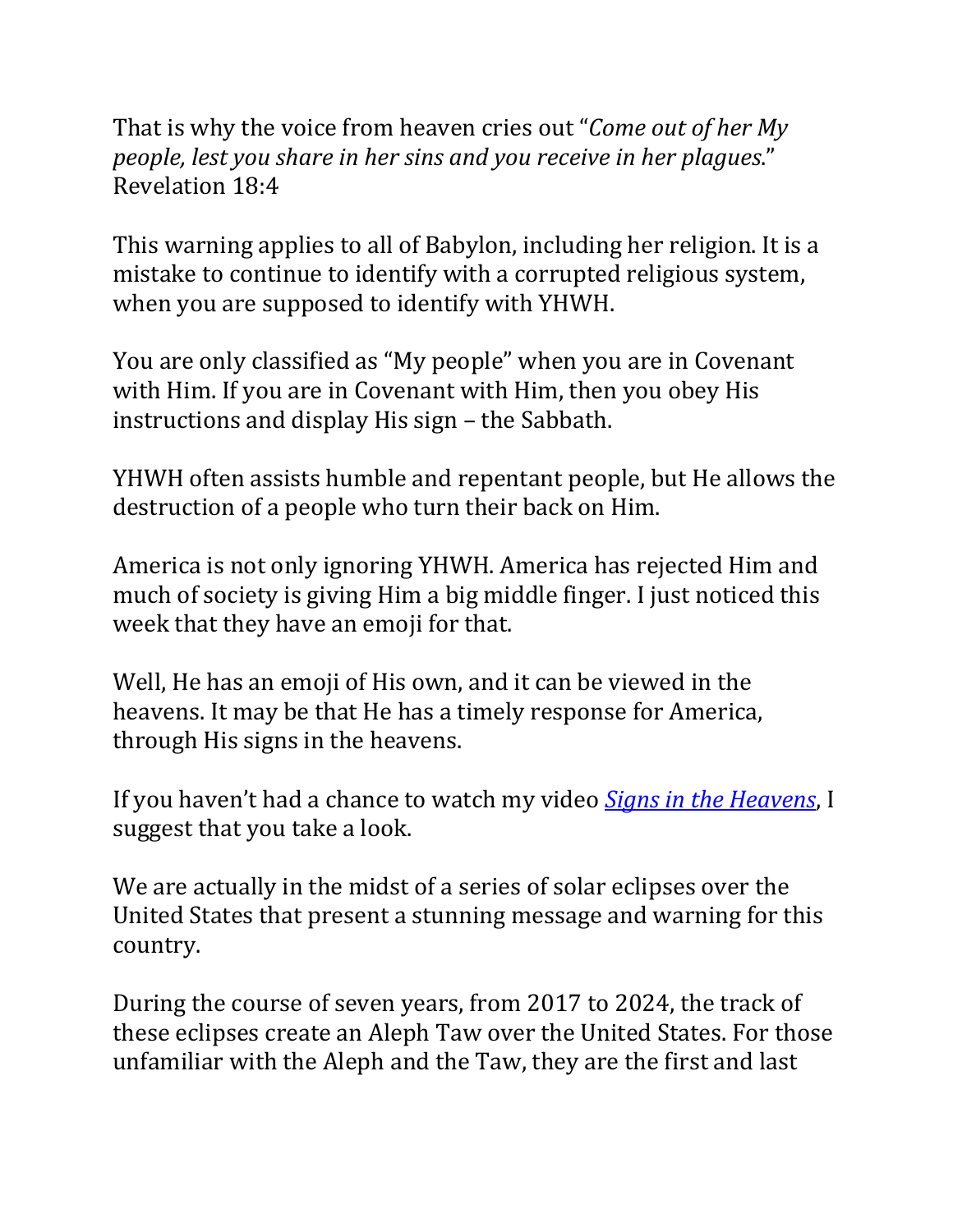characters of the Hebrew language and combined, the represent The Word.

Yahushua was identifying Himself with the Hebrew Aleph and Taw, rather than the Greek Alpha and Omega in Revelation 1:8, 1:11, 21:6 and 22:13.

So it appears that Yahushua Himself has something special planned for America.

Those signs culminate with a combined **penumbral lunar eclipse at** Passover, after sunset on March 24, 2024, followed by the third solar eclipse on April 8, 2024. That's less than two years away!

Interestingly, while we are currently in the midst of the harvest, and counting the days and weeks to Shavuot, the Americas are going to get a sign tomorrow night.

A total lunar eclipse, sometimes referred to as a "blood moon" will last for almost  $11/2$  hours.

A partial eclipse will begin at  $10:27$  p.m. ET Sunday, with the total lunar eclipse starting at 11:29 p.m. ET, according to EarthSky. The total eclipse will end at 12:53 a.m. ET Monday, and the partial eclipse will end at 1:55 a.m. ET Monday.

Just in case you have poor eye sight, this will also be a super moon due to the moon's proximity to earth. So it's going to be big.

Interestingly, it coincides with **Pesach Sheni**, also known as the Second Passover, that occurs on Day 14 of Month 2.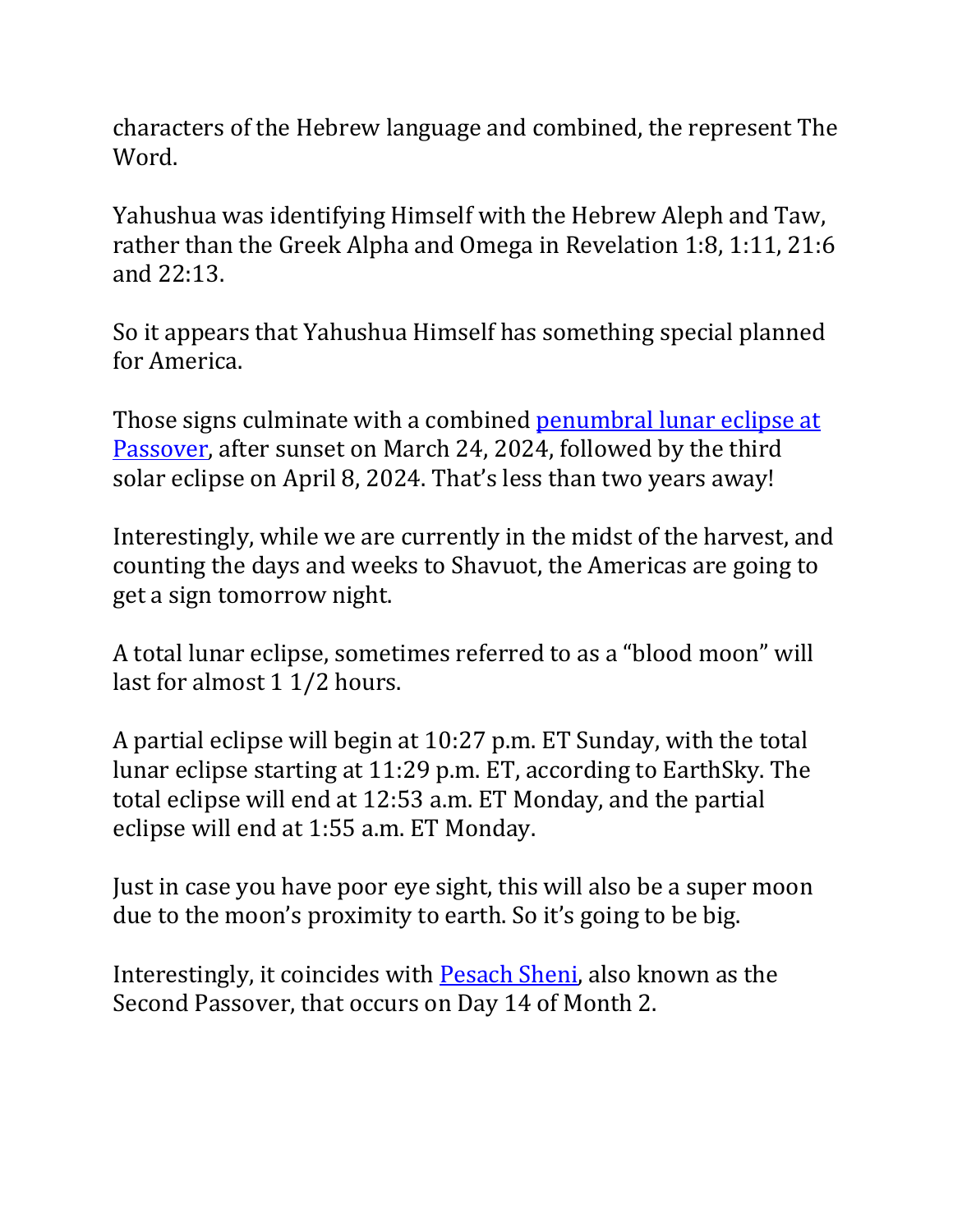A penumbral eclipse involves the moon passing through the earth's shadow. The full moon, clothed by the sun, has its light removed. This caused it to appear red - thus the description of a blood moon.

These lunar and solar eclipses involve the sun and the moon, and are unique to our perspective from Earth. They fall within the designated signs involving the two great lights as described in Genesis 1:14.

They are clearly meant to get our attention, and the ancient Babylonians specifically attributed a blood moon as a sign against the king.

I have always warned not to go astray when considering these signs. Specifically, I told people in the past not to get distracted by the "tetrad moon" hype promoted by certain teachers and preachers.

While they probably sold a lot of books and made a lot of money, it was a total non-event, because these were not consistently seen by the same people, and one of them could only be seen in a remote part of the Arctic.

As I have repeatedly stated, a sign is only a sign for those who see it.

So you must place these signs in their proper context, and view them from the proper perspective.

Regardless of the message provided through the sign, I always consider them a reminder to "look up."

Remember the words of Yahushua when He said: "*And when these things begin to come to pass, then look up, and lift up your heads; for your redemption draws near.*" Luke 21:28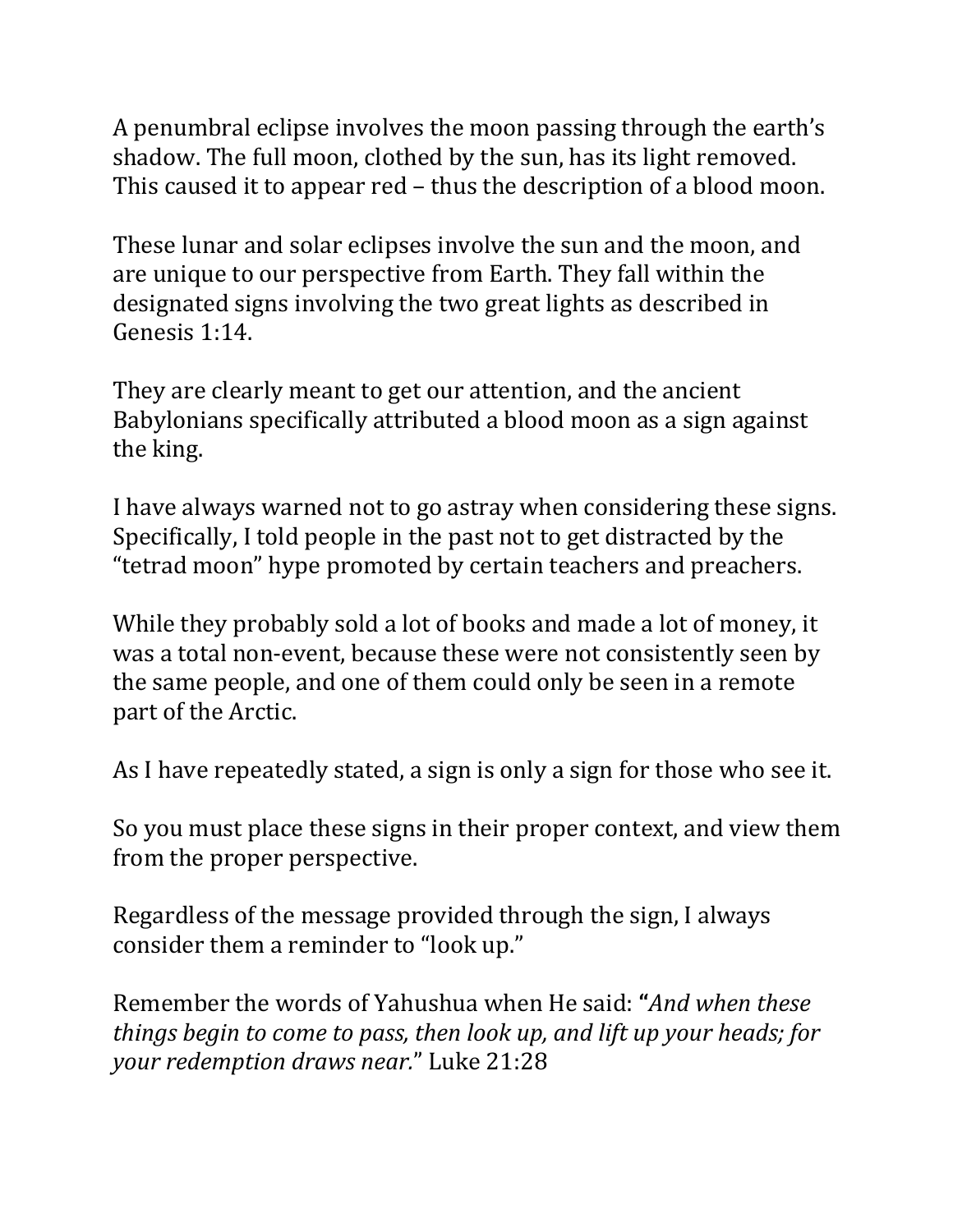What were these things?

"And there shall be signs in the sun, and in the moon, and in the stars; and upon the earth distress of nations, with perplexity; the sea and the *waves roaring."* Luke 21:25

This passage was in direct response to the question concerning the destruction of the Temple, but it sure sounds similar to what we are seeing today. (see Luke 21:5-7) Yahushua was talking about the impending judgment on the House of Yahudah by the Romans in 70 CE.

Nevertheless, I suspect that He would also provide similar signs prior to the judgment of Rome and Babylon.

There was another instance when Yahushua instructed His disciples to "lift up your eyes," and it involved the harvest.

"Don't you have a saying, 'There are yet four months, and then comes *harvest?' Behold, I say to you, Lift up your eyes, and look on the fields; for they are white (ripe) already to harvest.*" *John 4:35* 

Interestingly, we are currently in the midst of the grain harvest in the Covenant Land when the fields are literally "white" and ready to harvest. Also, there are 4 more months until the fruit harvest that precedes the Feast of Sukkot.

So we are getting a sign in the midst of the harvest.

Coincidence? I think not.

Yahushua made that statement after revealing Himself to a Samaritan woman at Jacob's Well near Shechem. Joseph's bones were nearby. The message was clear.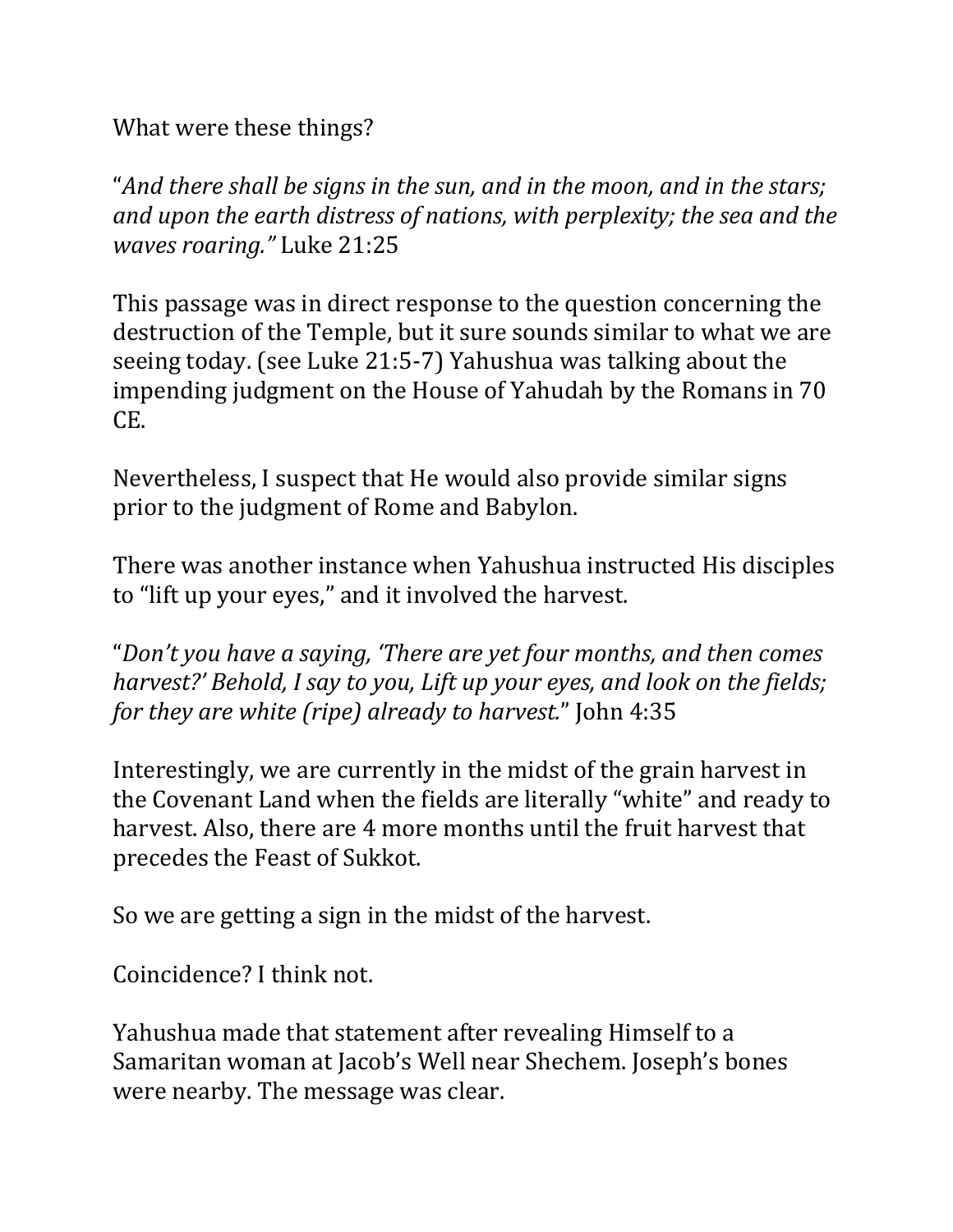He then went on to state: "<sup>36</sup> And he who reaps receives wages, and *gathers fruit for eternal life, that both he who sows and he who reaps may rejoice together.* <sup>37</sup> *For in this the saying is true: 'One sows and* another reaps.<sup>' 38</sup> *I* sent you to reap that for which you have not *labored;* others have labored, and you have entered into their labors." John 4:36-38

Ultimately, all of the bad news filling the world should not distract us from the task at hand.

We simply need to stay focused on the count, and keep preparing.

Our purpose is not to worry about simply saving our own lives. It is about being prepared and ready so that we can labor in the harvest.

Next week, I'll share some of the lessons that I have learned from the harvest this year.

Shalom

Todd www.shemayisrael.net

Also, just a reminder that the Battle Cry event is approaching next month. I'm looking forward to sharing more about the Land. You can go to this link to find out more information.

Shema Yisrael (Hear O Yisrael) are the words that Yahushua spoke when asked what was the First Command.

> "The first of all the Commandments is: 'Hear, O Yisrael, *YHWH our Elohim, YHWH is one."*